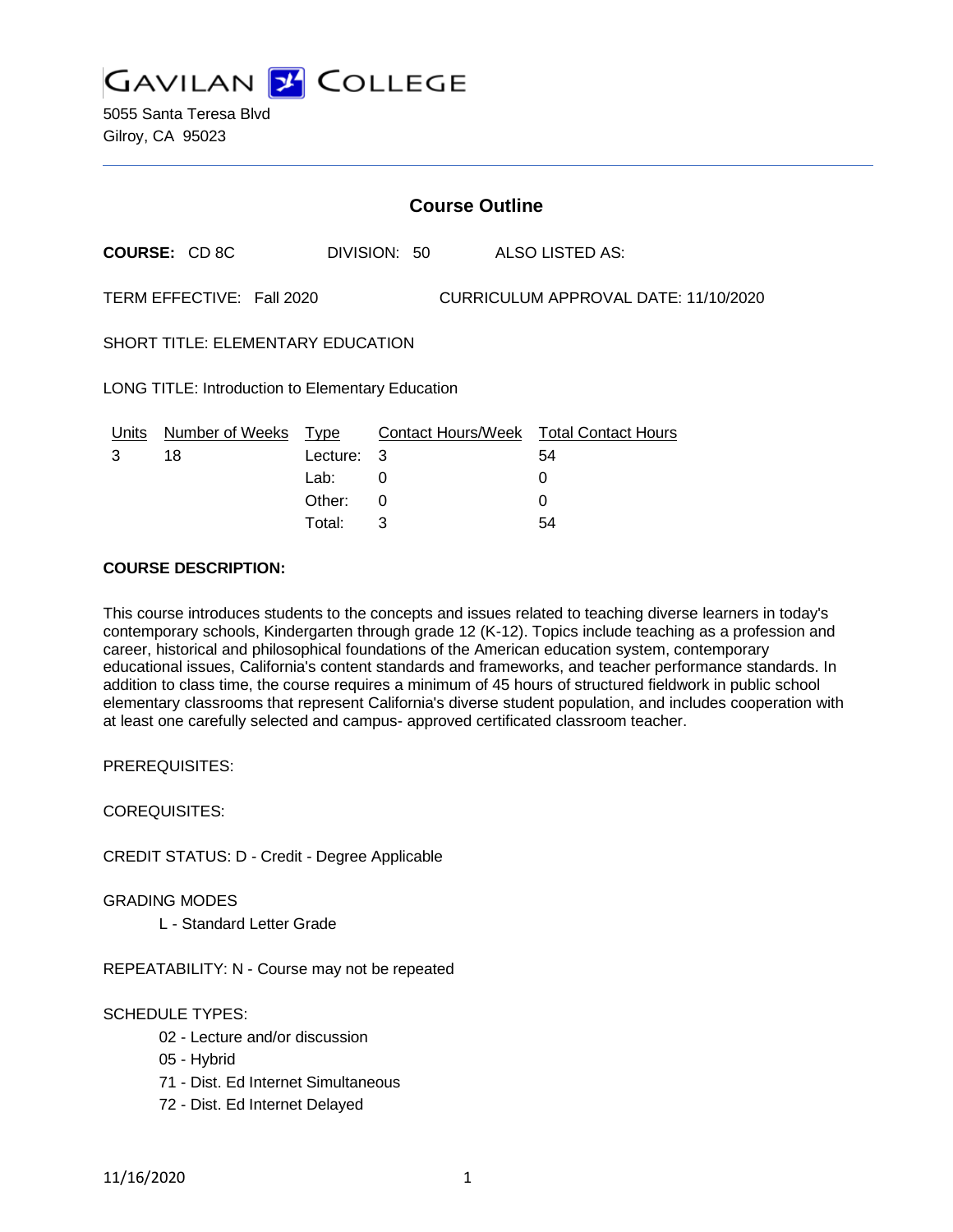#### **STUDENT LEARNING OUTCOMES:**

By the end of this course, a student should:

1. Identify personal meanings related to teaching, reflecting upon why they want to be teachers; examine personal characteristics, assumptions and beliefs, subject matter knowledge, experiences and goals which could affect their development as teachers.

2. Articulate basic purposes of schooling and trace the history of their development, encompassing issues of inequality that include social, cultural and political -philosophical problems and their effects on specific groups in society.

3. Describe the multiple roles and functions of teachers and other school personnel in meeting the diverse needs of students.

4. Demonstrate knowledge of professional standards, ethics, and professionalism in classroom and school visits.

5. Demonstrate an understanding of educational issues in a culturally and linguistically diverse society, including parent/community/school dynamics.

6. Demonstrate knowledge of the impact of cultural contexts on learning.

7. Analyze ecological challenges outside the classroom that impact student learning and identify school and community resources that address these issues.

8. Demonstrate skills in implementing established protocols for visiting schools and classrooms; discuss how students can participate in and contribute to the success of classrooms and school sites.

9. Demonstrate skill in implementing observation protocols.

10. Relate course content to real classrooms through satisfactory completion of a minimum of 45 hours of approved fieldwork including structured assignments, observations, and reflections that demonstrate the observer's ability to: (a) recognize and describe examples of teaching events that implement some elements of the California Standards for the Teaching Profession (CSTP) and state adopted Teaching Performance Expectations (TPEs), (b) observe the use of state-adopted academic content and performance standards (Common Core), (c) compare and contrast classroom environments, (d) recognize and describe individual differences among students and identify strategies and accommodations used to address these differences.

### **CONTENT, STUDENT PERFORMANCE OBJECTIVES, OUT-OF-CLASS ASSIGNMENTS**

Curriculum Approval Date: 11/10/2020

3 Hours

Content:

Overview of course; purpose, expectations of fieldwork component

Student Performance Objectives (SPO): Recognize key components of their own educations; identify their own personal meanings related to teaching; begin to examine personal characteristics, own assumptions and beliefs.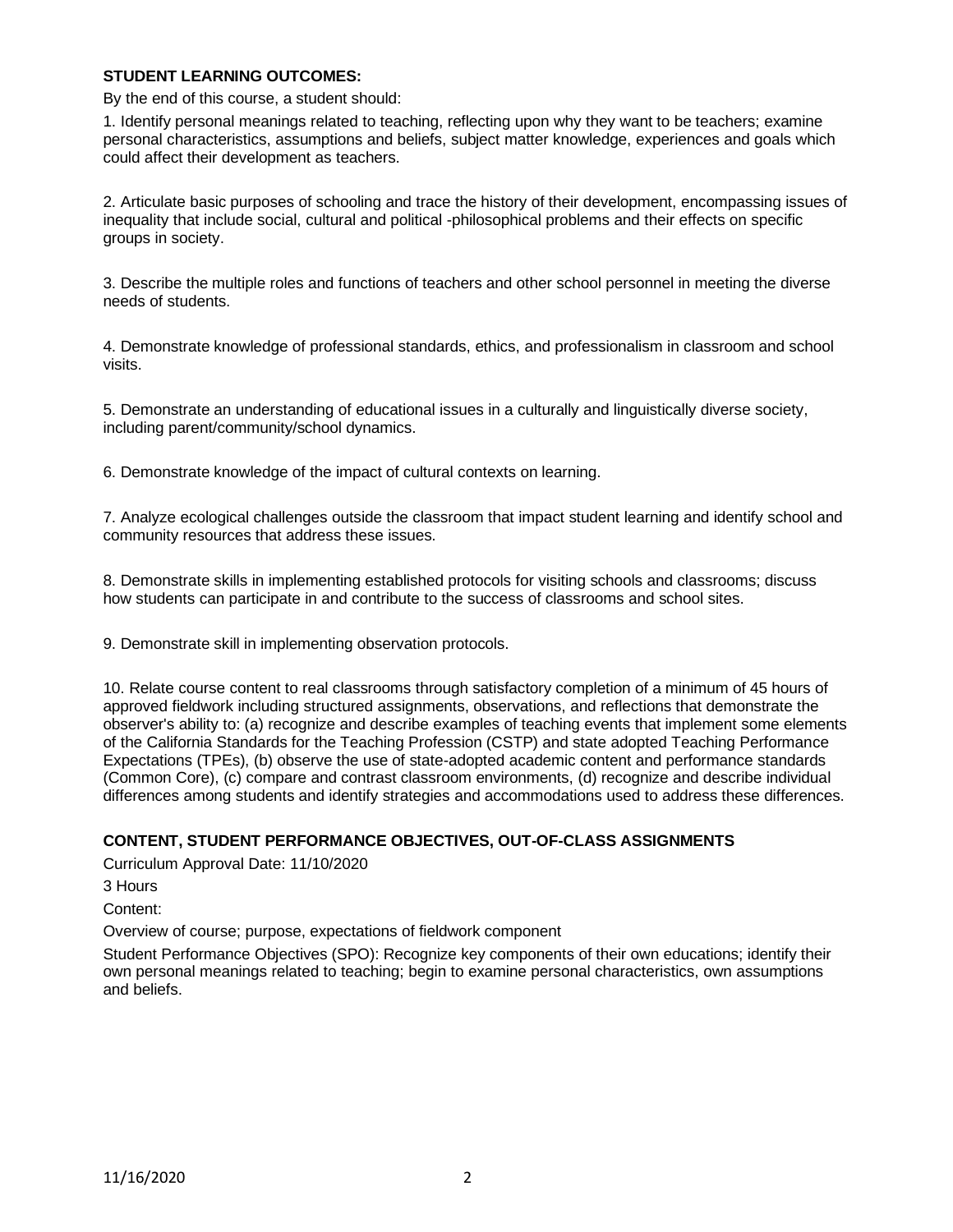# 3 Hours

Content: Status of the Profession

Student Performance Objectives (SPO): Identify professional organizations, including unions, which provide support and assistance to teachers; students will be able to identify what is required of teachers to enable them to teach in public

schools; identify California Standards of the Teaching Profession (CSTP) and will be prepared to look for examples during their field work; students will be able to identify and explain intrinsic

and extrinsic rewards in teaching; students will be able to identify and describe common difficulties faced by beginning teachers and how teaching reflects society's past and present values; be able

to delineate subject matter knowledge, experiences and goals which can affect personal development as a teacher; students will be able to identify protocols for visiting schools, entering classrooms,

and completing observations.

3 Hours

Content: Development of the Profession

Student Performance Objectives (SPO): be able to explain how teachers' attitudes toward themselves, their students, their colleagues, other adults, and their subject matter affect teaching; be able to define the

differences between teaching and learning in classrooms; evaluate the duties of elementary teachers in terms of recognized criteria for a profession; develop a personalized plan for their own

professional development; recognize and describe examples of teaching events that implement some elements of the state adopted Teaching Performance Expectations (TPEs); identify a school district, and school site for field work and begin activities with the schools; describe the parameters of the field work

experience related to ethics, observations, confidentiality.

3 Hours

Content: Major Philosophies Influencing American Education

Student Performance Objectives (SPO): Explain the relationship between a personal philosophy and a philosophy of education; identify the philosophies that take an optimistic view of human nature and those that take a pessimistic view; describe how major philosophies have influenced educational thought over historical periods; begin to trace the basic purposes of schooling effects on specific groups in society, including social, cultural, and political-philosophical

problems.

3 Hours

Content: The impact of Educational Theories on Educational Practice

Student Performance Objectives (SPO): Define an educational theory and explain its relationship to philosophy as a discipline;

distinguish among four educational philosophies and explain how they relate to the work of teachers; students will be able to identify key contribution of Mortimer Adler, BFSkinner, John Dewey;

describe the basic purposes of schooling.

3 Hours

Content: American Education: European Heritage and Colonial Experience

Student Performance Objectives (SPO): Describe the curriculum in Colonial schools and the forces that shaped it; identify and describe the issues of inequality and their effects on

specific groups in society.

3 Hours

Content: American Education: From Revolution to the Twentieth Century

Student Performance Objectives (SPO): Describe the impact of Thomas Jefferson and Noah Webster on American Education in the Early 19th century; discuss the factors leading to the

growth of higher education in 19th century America; compare the educational opportunities provided to Native Americans, Hispanic Americans, and Black Americans in the 19th century; trace and

describe the development of teacher education in the United States; based on their field work, demonstrate an understanding of educational issues in a culturally and linguistically diverse society through activities, discussions, and worksheets.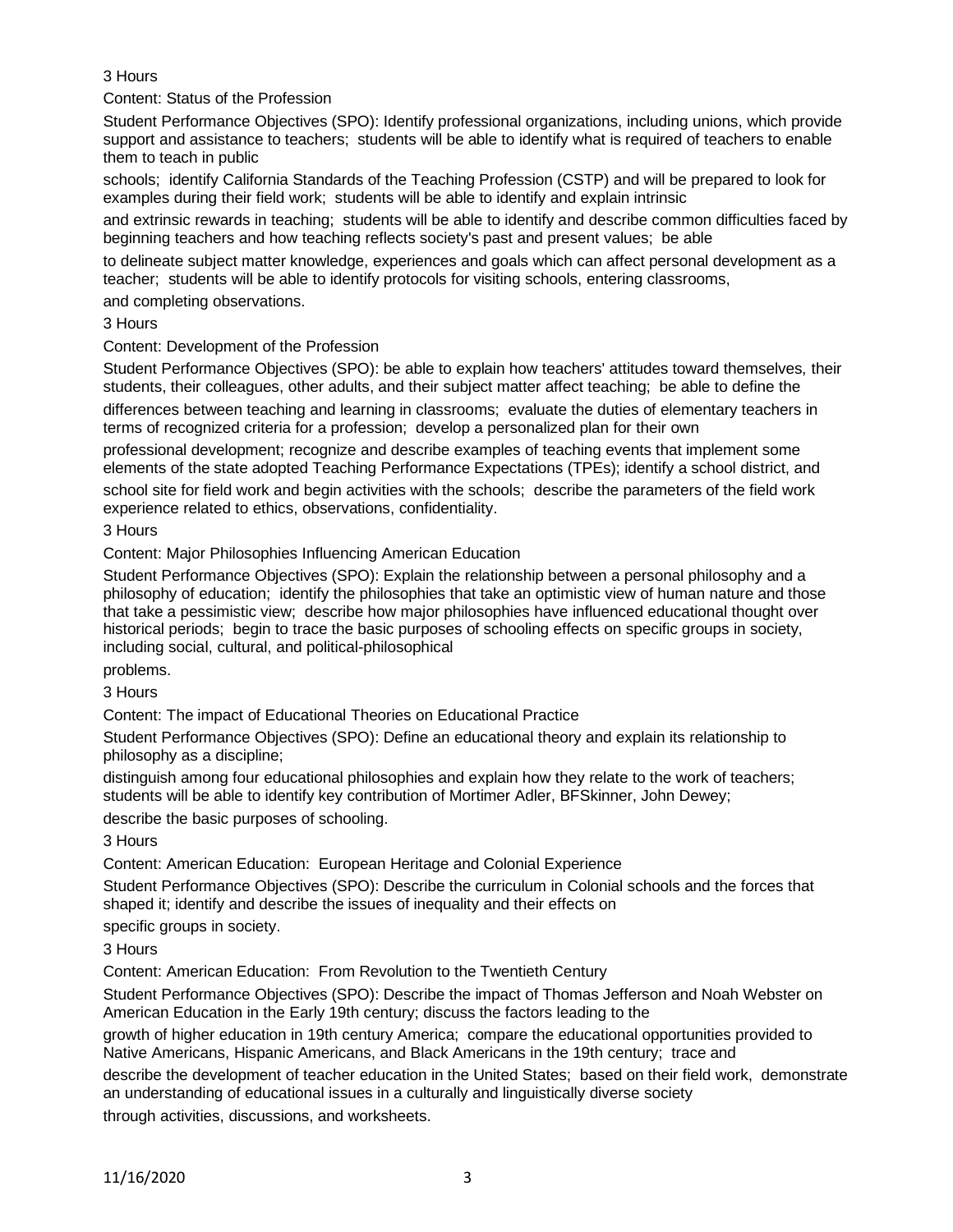# 3 Hours

Content: Modern American Education from the Progressive Movement to the Present

Student Performance Objectives (SPO): Identify the major economic, political, and social forces affecting education up to and including the 21st century; describe the progressive education movement in the United States; compare the impact of the Great Depression, World War II, Cold War on educations; based on observations, describe the use of state-adopted

academic content and performance standards (Common Core).

# 3 Hours

Content: The Social and Cultural Contexts of Schooling: Their Influence and Consequence

Student Performance Objectives (SPO): Explain the relationship between the schools and society the schools serve; explain how the school,

family, peer group, religion, and the mass media socialize children and youth; compare the educational achievement and attainment of social class groups, ethnic and racial groups, and males and

females; demonstrate knowledge of the impact of cultural contexts on learning; demonstrate an understanding of educational issues in a culturally and linguistically diverse society, including parent/community/school dynamics.

# 3 Hours

Content: Responding to Diversity

Student Performance Objectives (SPO): Differentiate the concepts of multiculturalism, assimilation, cultural pluralism, and multicultural education; describe

how the demographic and cultural differences may foster misunderstanding; describe the key elements of "appropriate educations" and "least restrictive environment" in relation to children with

special needs; analyze ecological challenges outside the classroom that impact student learning; demonstrate knowledge of the impact of cultural contexts on learning.

### 3 Hours

# Content: Students at Risk

Student Performance Objectives (SPO): discuss the relationship between risk, resiliency, and protective factors; name the common signs or indicators of child abuse and neglect and the procedures teachers use as mandatory reporters; analyze ecological challenges outside the classroom that impact student learning and identify school and community resources that address these issues.

### 6 Hours

Content: Legal Framework for the Public Schools: Teachers, Students, and the Laws; delving into case law and looking at current issues impacting teachers and students.

Student Performance Objectives (SPO): identify federal constitutional provisions affecting education; compare statutory law, case (or common) law, and administrative law; identify the personal and professional

requirements for employment of prospective teachers; provide an overview of teachers' rights inside and outside the classroom; discuss how the Family Educational Rights and Privacy Act expanded

parental and student rights; demonstrate knowledge of professional standards, ethics, and professionalism as they relate to legal frameworks for public schools and classrooms; describe in general

terms the laws related to copyright, self-defense, religion in the classroom, lifestyle choices, academic freedom.

### 3 Hours

Content: Governance and Financing American Schools: Open Book Quiz

Student Performance Objectives (SPO): Discuss the growth of the charter schools and the possible impact on public schools; identify major local, state, and federal revenue sources; discuss the roles of the school board and the Superintendent of Schools; describe collective bargaining and the role unions play in school governance; describe the relationship of what they have observe in schools and classrooms to new ways of implementing funds at the school site level and the roles of teachers in that process.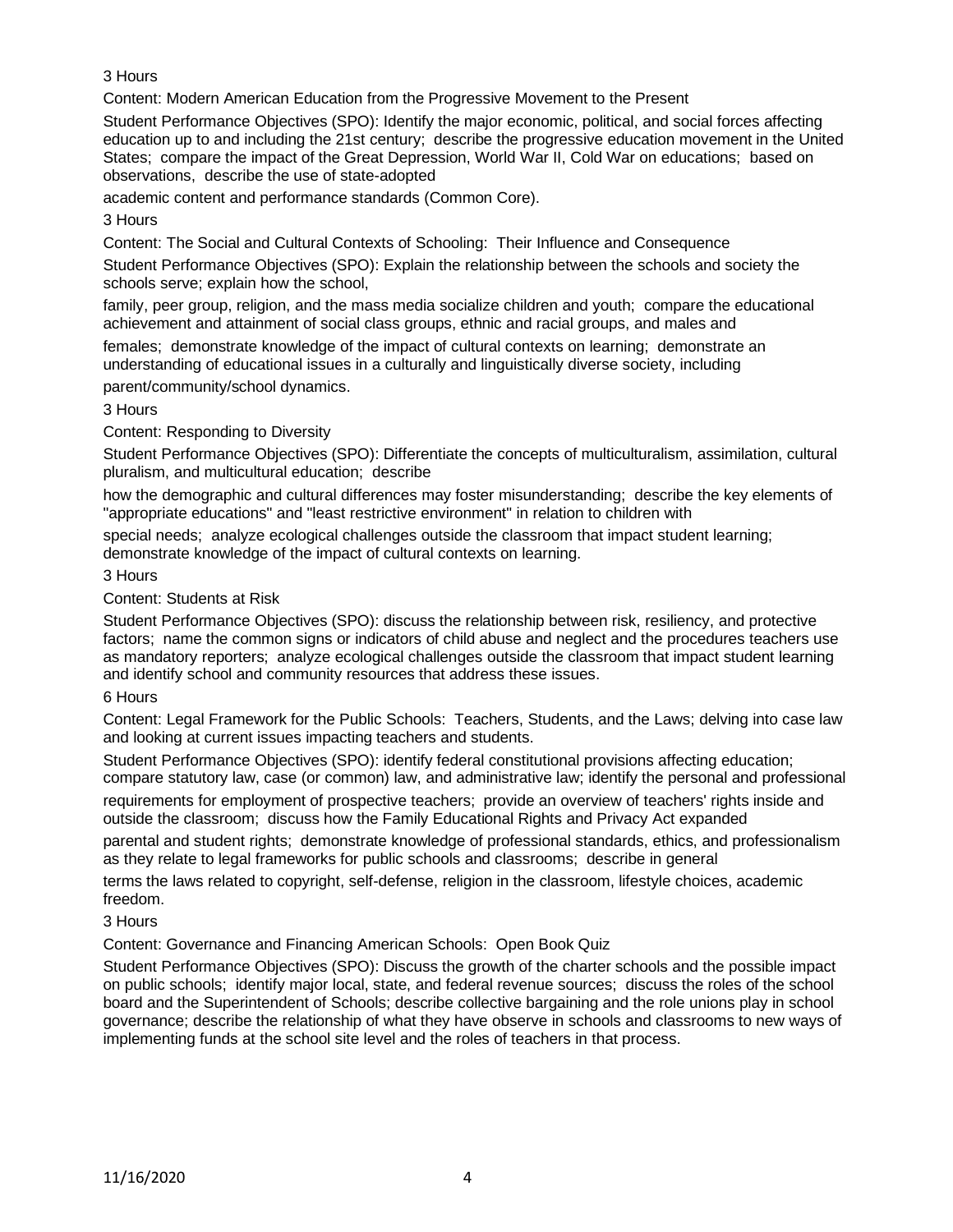3 Hours

Content: School Curriculum; Development and Design; Instructional Practices for Effective Schools

Student Performance Objectives (SPO): describe what core state and national standards are and their effect on the

content that teachers are teaching; identify where to find core standards and how they apply to what teachers teach in grade levels and how the core standards are measured; report out about

recognizing and observing individual differences in students and ways teachers use a variety of instructional strategies and accommodations to address these differences.

# 6 Hours

Content: School Curriculum: Development and Design; Instructional Practices for Effective Schools

Student Performance Objectives (SPO): Describe the curriculum mapping process in schools; describe the socio-political and professional forces that influence curriculum policy making and design; describe the differences between educational goals and educational objectives; explain the relationship between teaching and learning.

3 Hours

Content: Trends in Educations

Student Performance Objectives (SPO): identify and discuss the projected demographic changes in the U.S. population and their impact on schools and the larger society; describe the technological changes which impact schools, students, teachers, and speculate as to the future impact on teaching and learning.

2 Hours

Final

# **METHODS OF INSTRUCTION:**

Lecture, in-class activities, out of class activities, videos, guest speakers, class assignments, demonstrations, observations

### **OUT OF CLASS ASSIGNMENTS:**

Writing assignments

Percent of total grade: 10.00 %

10% to 40% Written Homework Term or Other Papers Other: Reflections and analyses of educational issues

Problem-solving assignments

Percent of total grade: 10.00 %

Problem-solving assignments: Percent range of total grade: 10 % to 40 % Homework Problems Field Work Quizzes Exams Other: In-class problem solving of educational issues

Skill demonstrations

Percent of total grade: 10.00 %

Skill Demonstrations: Percent range of total grade: 10 % to 40 % Class Performance/s Field Work

Objective examinations

Percent of total grade: 10.00 %

Objective examinations: Percent range of total grade: 10 % to 40 % Multiple Choice True/False Completion Other: Short answer, application questions OF CLASS ASSIGNMENTS: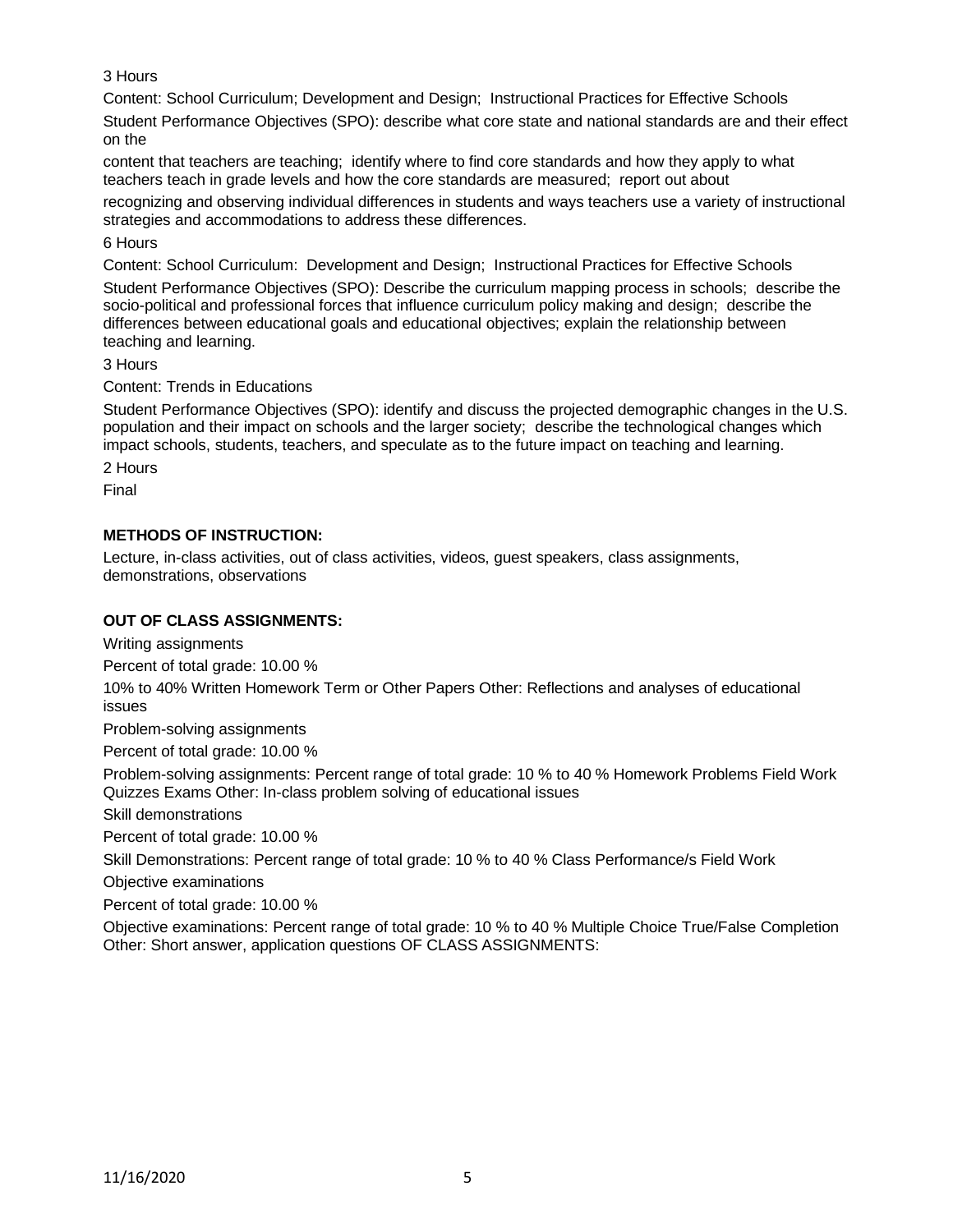### **METHODS OF EVALUATION:**

Writing assignments

Percent of total grade: 10.00 %

10% to 40% Written Homework Term or Other Papers Other: Reflections and analyses of educational issues

Problem-solving assignments

Percent of total grade: 10.00 %

Problem-solving assignments: Percent range of total grade: 10 % to 40 % Homework Problems Field Work Quizzes Exams Other: In-class problem solving of educational issues

Skill demonstrations

Percent of total grade: 10.00 %

Skill Demonstrations: Percent range of total grade: 10 % to 40 % Class Performance/s Field Work

Objective examinations

Percent of total grade: 10.00 %

Objective examinations: Percent range of total grade: 10 % to 40 % Multiple Choice True/False Completion Other: Short answer, application questions

### **REPRESENTATIVE TEXTBOOKS:**

Webb, L. Dean, Arlene Metha, K. Forbis Jordan. Foundations of American Education. Pearson,2017. Reading Level of Text, Grade: 12 Verified by: P. Henrickson

Online materials: 1) California Standards for the Teaching Profession (CA Commission on Teacher Credentialing)

2) Teaching Performance Expectations (CCTC),

3) Elementary Subject Matter Standards: Standard 7 (CCTC)